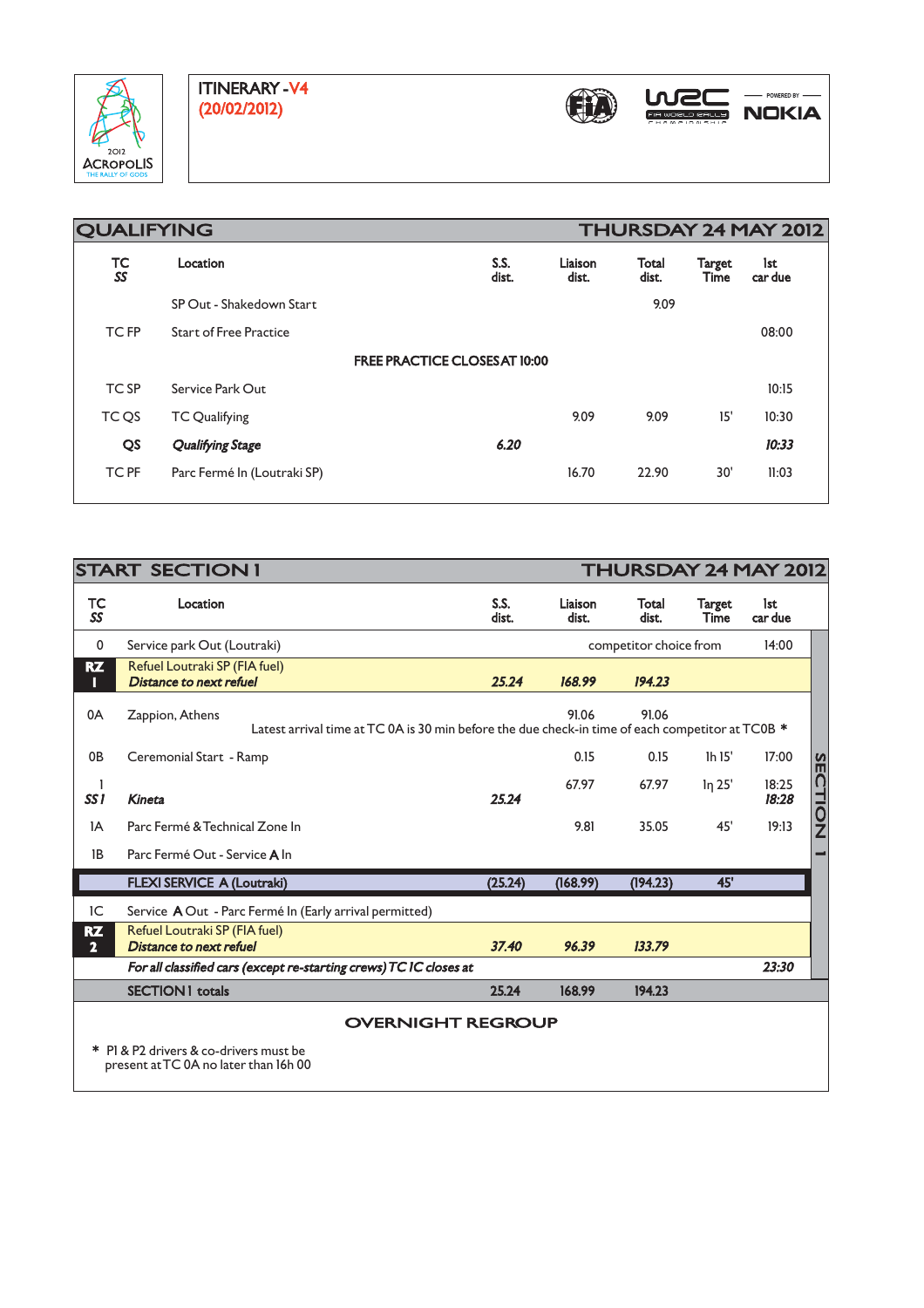| <b>START SECTION 2</b>            |                                                                     |               | <b>FRIDAY 25 MAY 2012</b> |                |                              |                |                |  |
|-----------------------------------|---------------------------------------------------------------------|---------------|---------------------------|----------------|------------------------------|----------------|----------------|--|
| TC<br>SS                          | Location                                                            | S.S.<br>dist. | Liaison<br>dist.          | Total<br>dist. | <b>Target</b><br><b>Time</b> | lst<br>car due |                |  |
| ID                                | Parc Fermé Out - Service B In                                       |               |                           |                |                              | 06:00          |                |  |
|                                   | <b>SERVICE B (Loutraki)</b>                                         |               |                           |                | 15'                          |                |                |  |
| 1E                                | Service <b>B</b> Out                                                |               |                           |                |                              | 06:15          |                |  |
|                                   | No refueling with FIA fuel                                          |               |                           |                |                              |                |                |  |
|                                   | <b>Distance to next refuel</b>                                      | 37.40         | 96.39                     | 133.79         |                              |                |                |  |
| $\overline{2}$<br>SS <sub>2</sub> | Aghia Marina                                                        | 13.80         | 22.08                     | 22.08          | 35'                          | 06:50<br>06:53 | <b>SECTION</b> |  |
| 3<br>SS3                          | Thiva I                                                             | 23.60         | 66.67                     | 80.47          | Ih 35'                       | 08:28<br>08:31 |                |  |
| RZ                                | Remote refuel Thiva BP (FIA & pump fuel)                            |               |                           |                |                              |                | $\mathbf{v}$   |  |
| $\overline{\mathbf{3}}$           | Refuel venue: 7.64 km after finish SS 3<br>Distance to next refuel  | 19.89         | 122.57                    | 142.46         |                              |                |                |  |
| 4                                 |                                                                     |               | 69.82                     | 93.42          | lη 46'                       | 10:17          |                |  |
| SS <sub>4</sub>                   | Elikonas 1                                                          | 19.89         |                           |                |                              | 10:20          |                |  |
| 4A                                | Regroup & Technical Zone In                                         |               | 60.39                     | 80.28          | Ih 20'                       | 11:40          |                |  |
| 4B                                | Regroup & TZ Out - Remote Service I In                              |               |                           |                | 13'                          | 11:53          |                |  |
|                                   | <b>REMOTE SERVICE 1 (ITEA)</b>                                      | (57.29)       | (218.96)                  | (276.25)       | 15'                          |                |                |  |
| 4C                                | Remote Service I Out                                                |               |                           |                |                              | 12:08          | $rac{1}{2}$    |  |
| RZ                                | Refuel Itea (FIA fuel)                                              |               |                           |                |                              |                |                |  |
| $\blacktriangleleft$              | <b>Distance to next refuel</b>                                      | 45.17         | 70.48                     | 115.65         |                              |                |                |  |
| 5<br>SS <sub>5</sub>              | <b>Bauxites 1</b>                                                   | 23.17         | 3.77                      | 3.77           | 14'                          | 12:22<br>12:25 | <b>UNON</b>    |  |
| 6<br>SS <sub>6</sub>              | Drossohori                                                          | 22.00         | 19.88                     | 43.05          | 51'                          | 13:16<br>13:19 | $\omega$       |  |
| 6A                                | Regroup & Technical Zone In                                         |               | 46.83                     | 68.83          | Ih 18'                       | 14:37          |                |  |
| 6B                                | Regroup & TZ Out - Remote Service 2 In                              |               |                           |                | 13'                          | 14:50          |                |  |
|                                   | <b>REMOTE SERVICE 2 (ITEA)</b>                                      | (45.17)       | (70.48)                   | (115.65)       | 15'                          |                |                |  |
| 6C                                | Remote Service 2 Out                                                |               |                           |                |                              | 15:05          |                |  |
| <b>RZ</b><br>5                    | Refuel Itea (FIA fuel)                                              |               |                           |                |                              |                |                |  |
| 7                                 | <b>Distance to next refuel</b>                                      | 43.06         | 137.24<br>3.77            | 180.30<br>3.77 | 14'                          | 15:19          |                |  |
| SS <sub>7</sub>                   | <b>Bauxites 2</b>                                                   | 23.17         |                           |                |                              | 15:22          |                |  |
| 8<br>SS8                          | Elikonas <sub>2</sub>                                               | 19.89         | 76.86                     | 100.03         | Ih 40'                       | 17:02<br>17:05 |                |  |
| RZ                                | Remote refuel Thiva BP (FIA & pump fuel)                            |               |                           |                |                              |                | <b>SECTION</b> |  |
| 6.                                | Refuel venue: 56.61 km after finish SS 8                            |               |                           |                |                              |                |                |  |
|                                   | <b>Distance to next refuel</b>                                      | 23.60         | 110.92                    | 134.52         |                              |                |                |  |
| 9<br>SS <sub>9</sub>              | Thiva 2                                                             | 23.60         | 67.67                     | 87.56          | lh 42'                       | 18:47<br>18:50 | 4              |  |
| <b>9A</b>                         | Parc Fermé & Technical Zone In                                      |               | 99.86                     | 123.46         | 2h 15'                       | 21:05          |                |  |
| 9B                                | Parc Fermé Out - Service C In                                       |               |                           |                |                              |                |                |  |
|                                   | <b>FLEXI SERVICE C (Loutraki)</b>                                   | (66.66)       | (248.16)                  | (314.82)       | 45'                          |                |                |  |
| 9C                                | Service C Out - Parc Fermé In (Early arrival permitted)             |               |                           |                |                              |                |                |  |
|                                   | For all classified cars (except re-starting crews) TC 9 C closes at |               |                           |                |                              | 00:30          |                |  |
|                                   | SECTIONS 2 - 3 - 4 totals                                           | 169.12        | 537.60                    | 706.72         |                              |                |                |  |
|                                   | <b>OVERNIGHT REGROUP</b>                                            |               |                           |                |                              |                |                |  |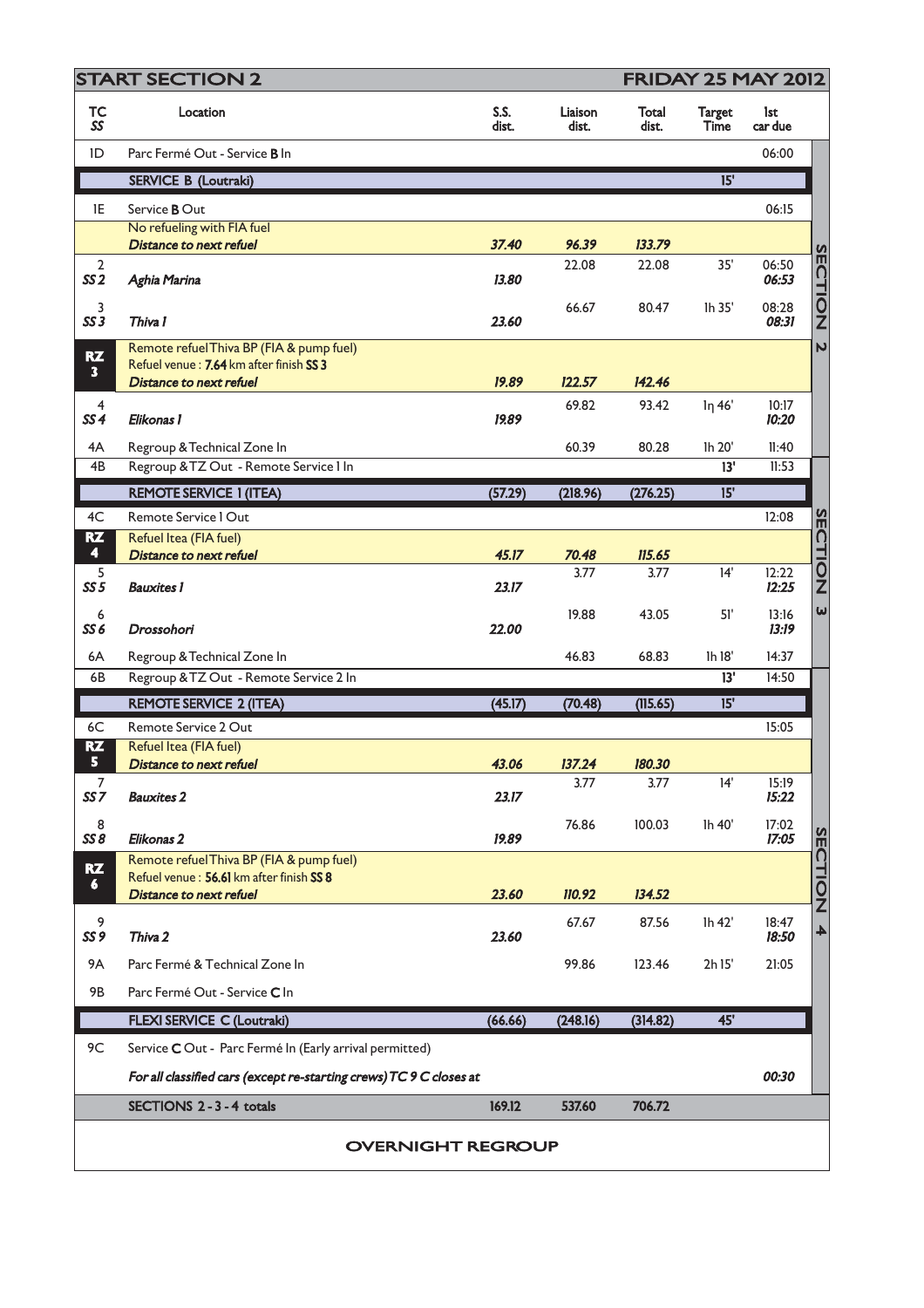| <b>START SECTION 5</b>               |                                                                                                                 |               |                  | SATURDAY 26 MAY 2012 |                              |                |                |  |
|--------------------------------------|-----------------------------------------------------------------------------------------------------------------|---------------|------------------|----------------------|------------------------------|----------------|----------------|--|
| <b>TC</b><br>SS                      | Location                                                                                                        | S.S.<br>dist. | Liaison<br>dist. | Total<br>dist.       | <b>Target</b><br><b>Time</b> | lst<br>car due |                |  |
| 9D                                   | Parc Fermé Out - Service D In                                                                                   |               |                  |                      |                              | 07:30          |                |  |
|                                      | <b>SERVICE D (Loutraki)</b>                                                                                     |               |                  |                      | 15'                          |                |                |  |
| 9E                                   | Service DOut                                                                                                    |               |                  |                      |                              | 07:45          |                |  |
| <b>RZ</b><br>$\overline{\mathbf{z}}$ | Refuel Loutraki SP (FIA fuel)                                                                                   |               |                  |                      |                              |                |                |  |
| $10\,$                               | <b>Distance to next refuel</b>                                                                                  | 53.42         | 107.97<br>35.37  | 161.39<br>35.37      | 50'                          | 08:35          |                |  |
| <b>SS10</b>                          | Klenia Mycenae 1                                                                                                | 17.41         |                  |                      |                              | 08:38          |                |  |
| $\mathbf{I}$<br>SS II                | Ghymno I                                                                                                        | 17.61         | 36.56            | 53.97                | lh 04'                       | 09:42<br>09:45 | SECTION        |  |
| 12<br>SS 12                          | Kefalari I                                                                                                      | 18.40         | 26.61            | 44.22                | 52'                          | 10:37<br>10:40 | <b>VI</b>      |  |
| RZ<br>$\bullet$                      | Remote refuel Kefalari (FIA fuel)<br>Refuel venue: 9.43 km after finish SS 12<br><b>Distance to next refuel</b> | 21.36         | 119.28           | 140.64               |                              |                |                |  |
| 13<br>SS13                           | Ziria 1                                                                                                         | 21.36         | 50.20            | 68.60                | Ih 23'                       | 12:03<br>12:06 |                |  |
| 13A                                  | Regroup & Technical Zone In                                                                                     |               | 78.51            | 99.87                | Ih 35'                       | 13:41          |                |  |
| 13B                                  | Regroup & TZ Out - Service E In                                                                                 |               |                  |                      | 13'                          | 13:54          |                |  |
|                                      | <b>SERVICE E (Loutraki)</b>                                                                                     | (74.78)       | (227.25)         | (302.03)             | 30'                          |                |                |  |
| 13C                                  | Service E Out                                                                                                   |               |                  |                      |                              | 14:24          |                |  |
| <b>RZ</b><br>9 <sup>°</sup>          | Refuel Loutraki SP (FIA fuel)<br><b>Distance to next refuel</b>                                                 | 53.42         | 107.97           | 161.39               |                              |                |                |  |
| 14<br><b>SS14</b>                    | Klenia Mycenae 2                                                                                                | 17.41         | 35.37            | 35.37                | 50'                          | 15:14<br>15:17 |                |  |
| 15<br>SS 15                          | Ghymno 2                                                                                                        | 17.61         | 36.56            | 53.97                | Ih 04'                       | 16:21<br>16:24 |                |  |
| 16<br><b>SS16</b>                    | Kefalari 2                                                                                                      | 18.40         | 26.61            | 44.22                | 52'                          | 17:16<br>17:19 | <b>SECTION</b> |  |
| RZ                                   | Remote refuel Kefalari (FIA fuel)<br>Refuel venue: 9.43 km after finish SS 16                                   |               |                  |                      |                              |                |                |  |
| 10                                   | <b>Distance to next refuel</b>                                                                                  | 21.36         | 119.28           | 140.64               |                              |                |                |  |
| 17<br><b>SS17</b>                    | Ziria 2                                                                                                         | 21.36         | 50.20            | 68.60                | Ih 23'                       | 18:42<br>18:45 | $\bullet$      |  |
| 17A                                  | Parc Fermé & Technical Zone In                                                                                  |               | 78.51            | 99.87                | Ih 35'                       | 20:20          |                |  |
| 17B                                  | Parc Fermé Out - Service F In                                                                                   |               |                  |                      |                              |                |                |  |
|                                      | <b>FLEXI SERVICE F (Loutraki)</b>                                                                               | (74.78)       | (227.25)         | (302.03)             | 45'                          |                |                |  |
| 17C                                  | Service FOut - Parc Fermé In (Early arrival permitted)                                                          |               |                  |                      |                              |                |                |  |
|                                      | For all classified cars (except re-starting crews) TC I7 C closes at                                            |               |                  |                      |                              | 23:45          |                |  |
|                                      | <b>SECTIONS 5 - 6 totals</b>                                                                                    | 149.56        | 454.50           | 604.06               |                              |                |                |  |
|                                      | <b>OVERNIGHT REGROUP</b>                                                                                        |               |                  |                      |                              |                |                |  |